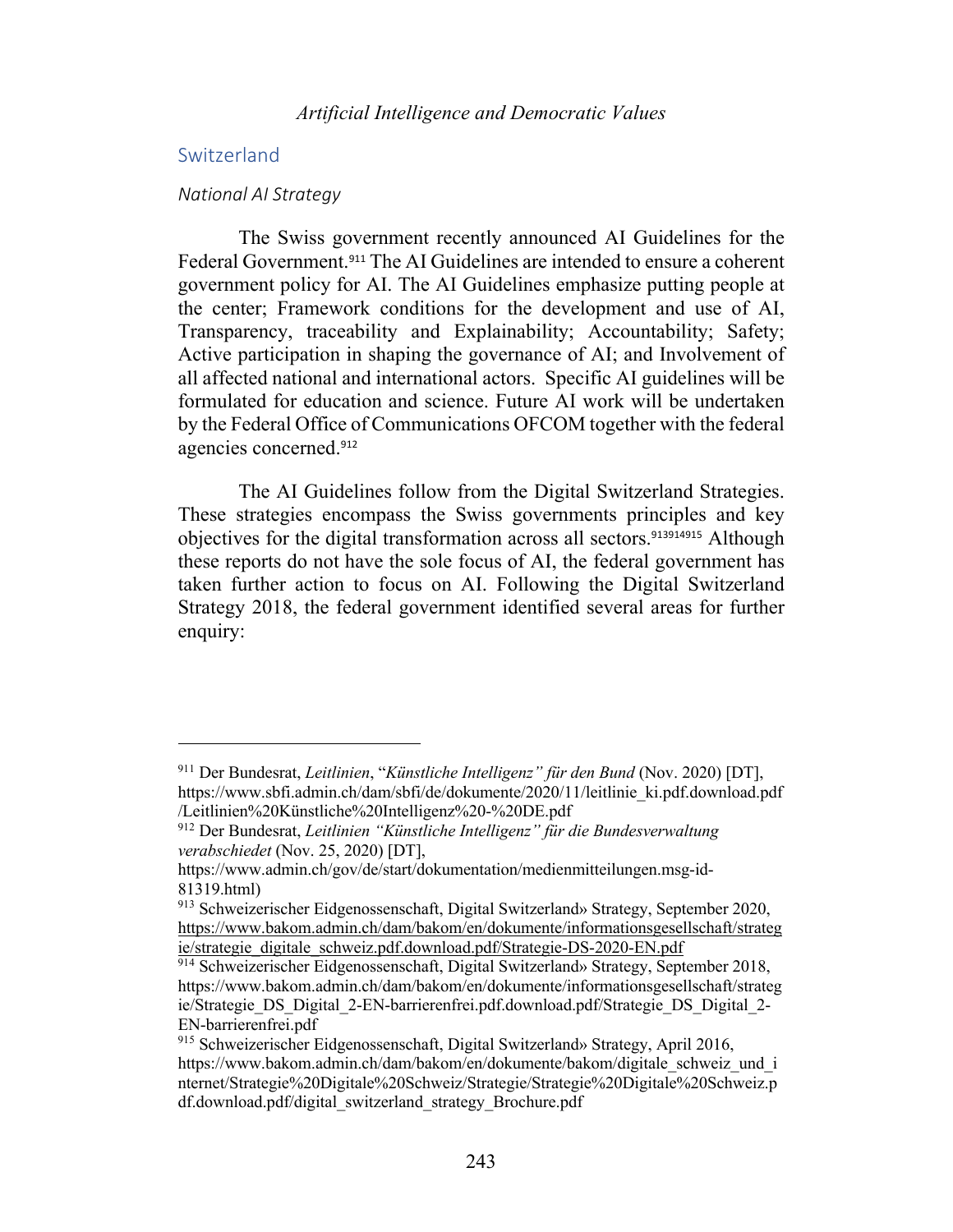- International law and the use of AI in public opinion and decision making
- How the use of AI in the federal administration can be improved
- The Department of Education, Research and Innovation (SBFI) was given the task of preparing stakeholders for the digital transformation through their policy work.
- An Interdepartmental Working Group on Artificial Intelligence was established to pursue strategic objectives for the federal government.<sup>916</sup>

These areas of further enquiry resulted in three reports prepared by the federal government with the following focuses:

- Artificial Intelligence in Cyber Security and Security Policy<sup>917</sup>
- International Committees and Artificial Intelligence<sup>918</sup>
- Artificial Intelligence, the Media and the Public<sup>919</sup>

The report on "Artificial Intelligence in Cyber Security and Security Policy" gives an overview of how AI is influencing national security and how the military and government are dealing with this. It further lists considerations that need to be made in this regard. This includes how fundamental and human rights are affected, how legal and ethical

<sup>916</sup> Schweizerischer Eidgenossenschaft: Staatssekretariat für Bildung, Forschung und Innovation SBFI, Künstliche Intelligenz, https://www.sbfi.admin.ch/sbfi/de/home/bfipolitik/bfi-2021-2024/transversale-themen/digitalisierung-bfi/kuenstliche-intelligenz.html <sup>917</sup> Schweizerischer Eidgenossenschaft: Eidgenössisches Department für Verteidigung, Bevölkerungsschutz und Sport, Künstliche Intelligenz in der Cybersicherheit und Sicherheitspolitik, https://www.sbfi.admin.ch/dam/sbfi/de/dokumente/2019/12/k-i\_cs.pdf.download.pdf/k-i\_c-s\_d.pdf

<sup>918</sup> Schweizerischer Eidgenossenschaft, International Gremien und Künstliche Intelligenz, August 2019, https://www.sbfi.admin.ch/dam/sbfi/de/dokumente/2019/12/i-g\_ki.pdf.download.pdf/i-g\_ki\_d.pdf

<sup>919</sup> Schweizerischer Eidgenossenschaft: Eidgenössisches Department für Umwelt, Verkehr, Energie und Kommunikation UVEK, Künstliche Intelligenz, Medien und Öffentlichkeit, August 2019,

https://www.sbfi.admin.ch/dam/sbfi/de/dokumente/2019/12/i-g\_k-i.pdf.download.pdf/ig\_ki\_d.pdf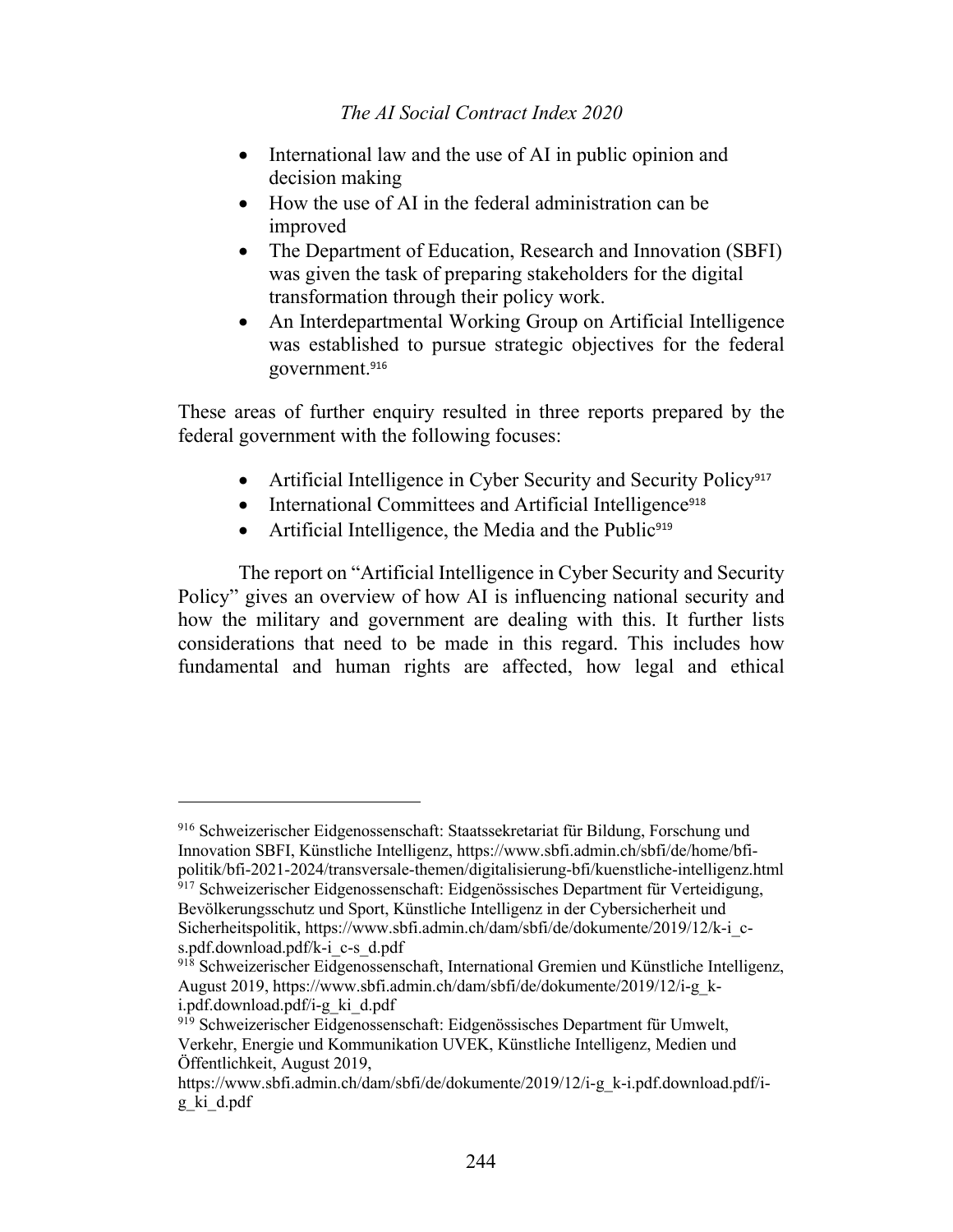considerations can be integrated and what new regulatory measures need to be implemented. <sup>920</sup>

The report on International Committees and Artificial Intelligence also gives an overview of different international organizations and their efforts in AI policy. It further goes on to give recommendations of concrete action in Swiss foreign policy. The report mentions the importance of the Swiss governments taking a position that upholds existing Swiss values like the respect of human rights, the rule of law, democracy and liberal values.<sup>921</sup>

The report on Artificial Intelligence, the Media and the Public outlines the challenges associated with AI and mass media. It describes current regulations and areas that could be improved. The report mentions the importance of ensuring transparency, accountability and traceability/comprehensibility when AI is deployed in journalism, in the media or in social media.<sup>922</sup>

The 2019 Report of the Interdepartmental Working Group on Artificial Intelligence summarizes three reports by the federal government. The report attempts to give an overview of AI, the current legal situation and then considers AI in 17 different policy areas. The report emphasizes the need for transparency, fairness or non-discrimination, accountability and compliance with fundamental and human rights. The group points out that the more human or fundamental rights are involved in a topic, the more transparency and comprehensibility is required. They came to the conclusion that no fundamental change to the Swiss regulatory framework is necessary due to the fact that the legal principles of Swiss technology policy are formulated in a technology-neutral manner which allows them to be applied to AI systems. However, made several recommendations:

<sup>920</sup> Schweizerischer Eidgenossenschaft: Eidgenössisches Department für Verteidigung, Bevölkerungsschutz und Sport, Künstliche Intelligenz in der Cybersicherheit und Sicherheitspolitik, 2019. https://www.sbfi.admin.ch/dam/sbfi/de/dokumente/2019/12/ki c-s.pdf.download.pdf/k-i c-s\_d.pdf

<sup>921</sup> Schweizerischer Eidgenossenschaft, International Gremien und Künstliche Intelligenz, August 2019, https://www.sbfi.admin.ch/dam/sbfi/de/dokumente/2019/12/i-g\_ki.pdf.download.pdf/i-g\_ki\_d.pdf

<sup>922</sup> Schweizerischer Eidgenossenschaft: Eidgenössisches Department für Umwelt, Verkehr, Energie und Kommunikation UVEK, Künstliche Intelligenz, Medien und Öffentlichkeit, August 2019,

https://www.sbfi.admin.ch/dam/sbfi/de/dokumente/2019/12/k-i\_m-o.pdf.download.pdf/ki\_m-o\_d.pdf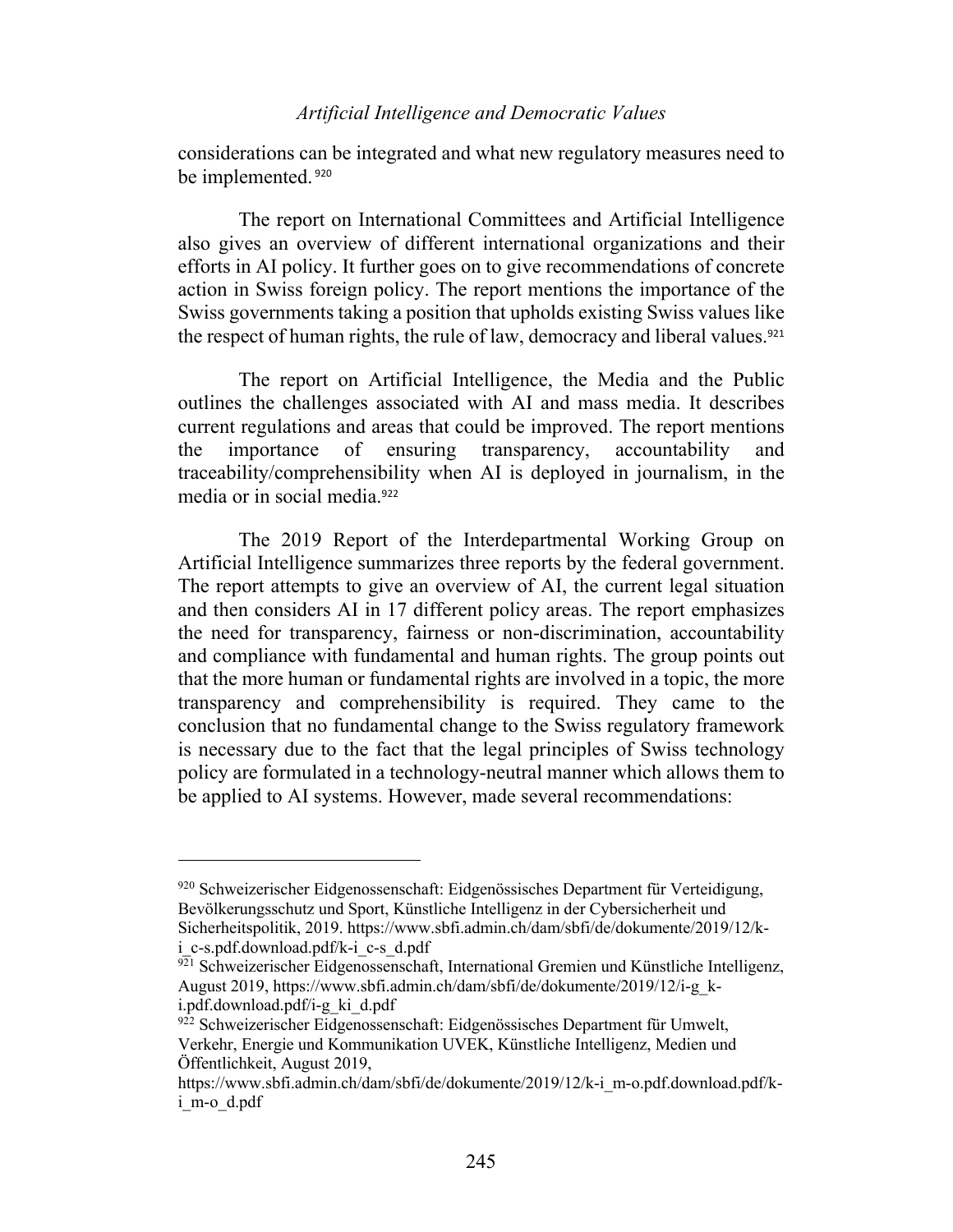- AI should be monitored continuously as the report is only a snapshot of the current situation and respective legal action need to be taken when new developments are identified
- The Swiss government should engage in more international information and knowledge sharing on AI governance
- AI policy should be integrated into the "Digital Switzerland" Strategy
- Clarification of the 17 policy areas are necessary.<sup>923</sup>

These recommendations were then integrated in the Digital Switzerland Strategy 2020.<sup>924</sup> The Strategy 2020 emphasizes: Putting people at the forefront, providing room for development, facilitating structural change, and networking the shaping of transformation processes. <sup>925</sup> And the following key objectives:

- Enabling equal participation for all and strengthening solidarity
- Guaranteeing security, trust and transparency
- Continuing to strengthen people's digital empowerment and self-determination
- Ensuring value creation, growth and prosperity
- Reducing the environmental footprint and energy consumption

In comparison to the 2018-2020 Strategy, the 2020-2022 Strategy emphasizes "the aspects of data and environment."<sup>926</sup> Transparency, sustainable development and equal opportunities and participation have

<sup>923</sup> Schweizerische Eidgenossenschaft: Interdepartementalen Arbeitsgruppe «Künstliche Intelligenz», Herausforderungen der künstlichen Intelligenz: Bericht der

interdepartementalen Arbeitsgruppe «Künstliche Intelligenz» an den Bundesrat, https://www.sbfi.admin.ch/dam/sbfi/de/dokumente/2019/12/bericht\_idag\_ki.pdf.downloa

d.pdf/bericht\_idag\_ki\_d.pdf

<sup>924</sup> Schweizerische Eidgenossenschaft: Federal Office of Communications, Digital Switzerland, July 2020, https://www.bakom.admin.ch/bakom/en/homepage/digitalswitzerland-and-internet/strategie-digitale-schweiz.html

<sup>925</sup> Schweizerischer Eidgenossenschaft, Digital Switzerland Strategy, 2020, https://www.digitaldialog.swiss/en/

<sup>926</sup> Schweizerischer Eidgenossenschaft: Federal Office of Communications OFCOM, Digital Switzerland, July 2020,

https://www.bakom.admin.ch/bakom/en/homepage/digital-switzerland-andinternet/strategie-digitale-schweiz.html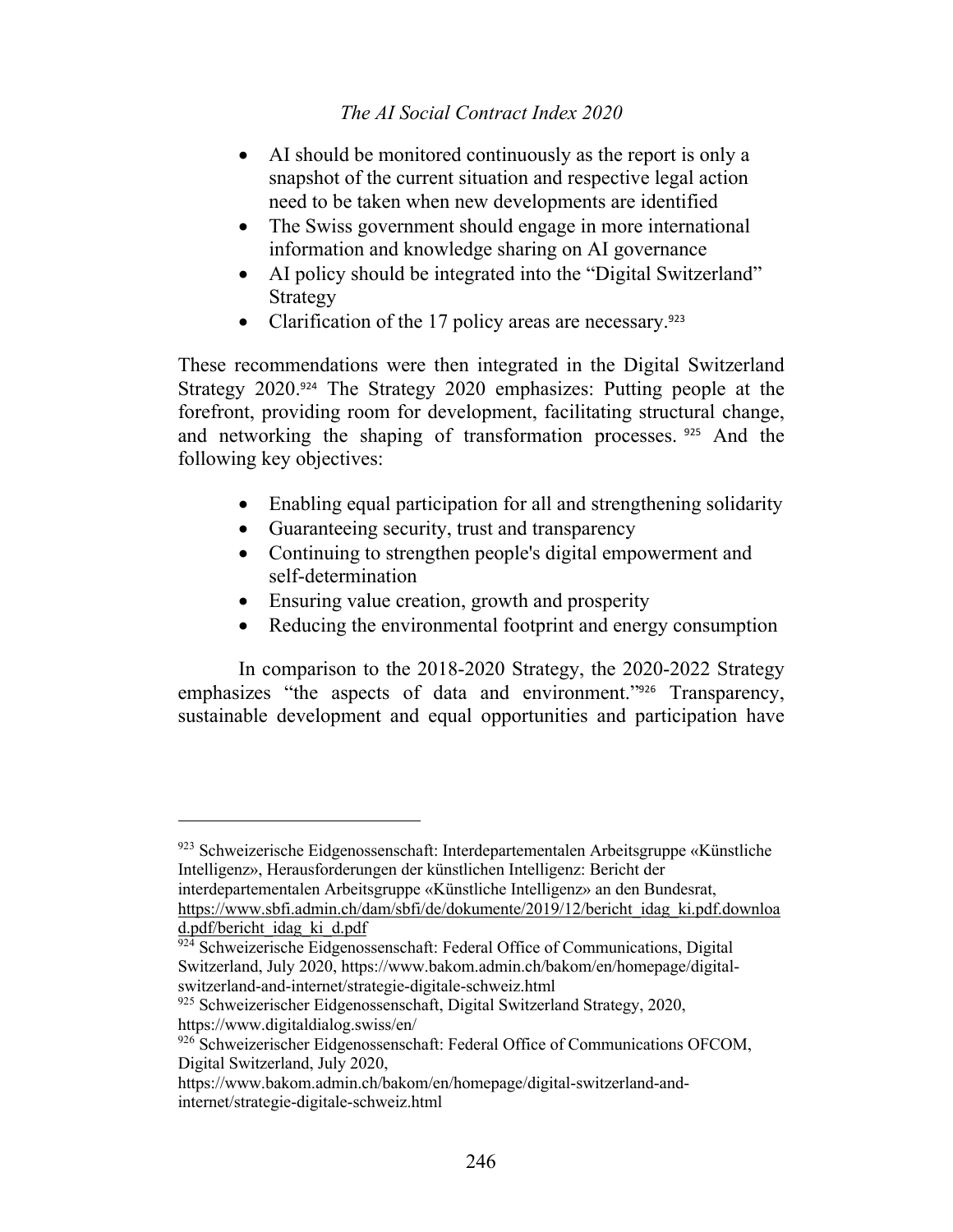been key objectives encompassed in these reports since the first version was released in 2016.<sup>927928</sup>

### *Swiss Foreign Policy and AI*

One of the thematic focus areas of the Swiss Foreign Policy Strategy 2020-2023 is "digitalization." The Ministry writes, "The focus is on people's needs. The rule of law and universal human rights – such as freedom of expression and information and the right to privacy – must also be guaranteed online. It is important to defend liberties such as press freedom." Furthermore, the Ministry seeks to "position Geneva as the location for global digitalisation and technology debate" and to promote sustainable development using digital technologies, digital selfdetermination and cyber diplomacy.<sup>929</sup>

In 2018 an expert group on the future of data processing and data security published 51 recommendations for the federal government. The federal government and its ministries adopted 31 of them. These included:

- "The Confederation and the cantons adapt the powers and resources of the data protection authorities to enable them to perform their statutory tasks of sensitization, consultation and supervision comprehensively and effectively.
- "In cooperation with the cantons, the Confederation creates forms of cooperation between data protection supervisory authorities (e.g., competence center)."
- "In implementing the e-government strategy for Switzerland, the Confederation and the cantons will ensure that the "offline" population group is not socially excluded by digitization."

<sup>927</sup> Schweizerischer Eidgenossenschaft: Federal Office of Communications OFCOM, Digital Switzerland: Strategy, November 2018,

https://www.bakom.admin.ch/bakom/en/homepage/digital-switzerland-andinternet/strategie-digitale-schweiz/strategy.html

<sup>928</sup> Schweizerischer Eidgenossenschaft, Digital Switzerland» Strategy, September 2018, https://www.bakom.admin.ch/dam/bakom/en/dokumente/informationsgesellschaft/strateg ie/Strategie\_DS\_Digital\_2-EN-barrierenfrei.pdf.download.pdf/Strategie\_DS\_Digital\_2- EN-barrierenfrei.pdf

<sup>929</sup> Schweizerische Eidgenossenschaft: Federal Department of Foreign Affairs FDFA, Foreign Policy Strategy 2020-2023, January 2020,

https://www.eda.admin.ch/dam/eda/en/documents/publications/SchweizerischeAussenpol itik/Aussenpolitische-Strategie-2020-23\_EN.pdf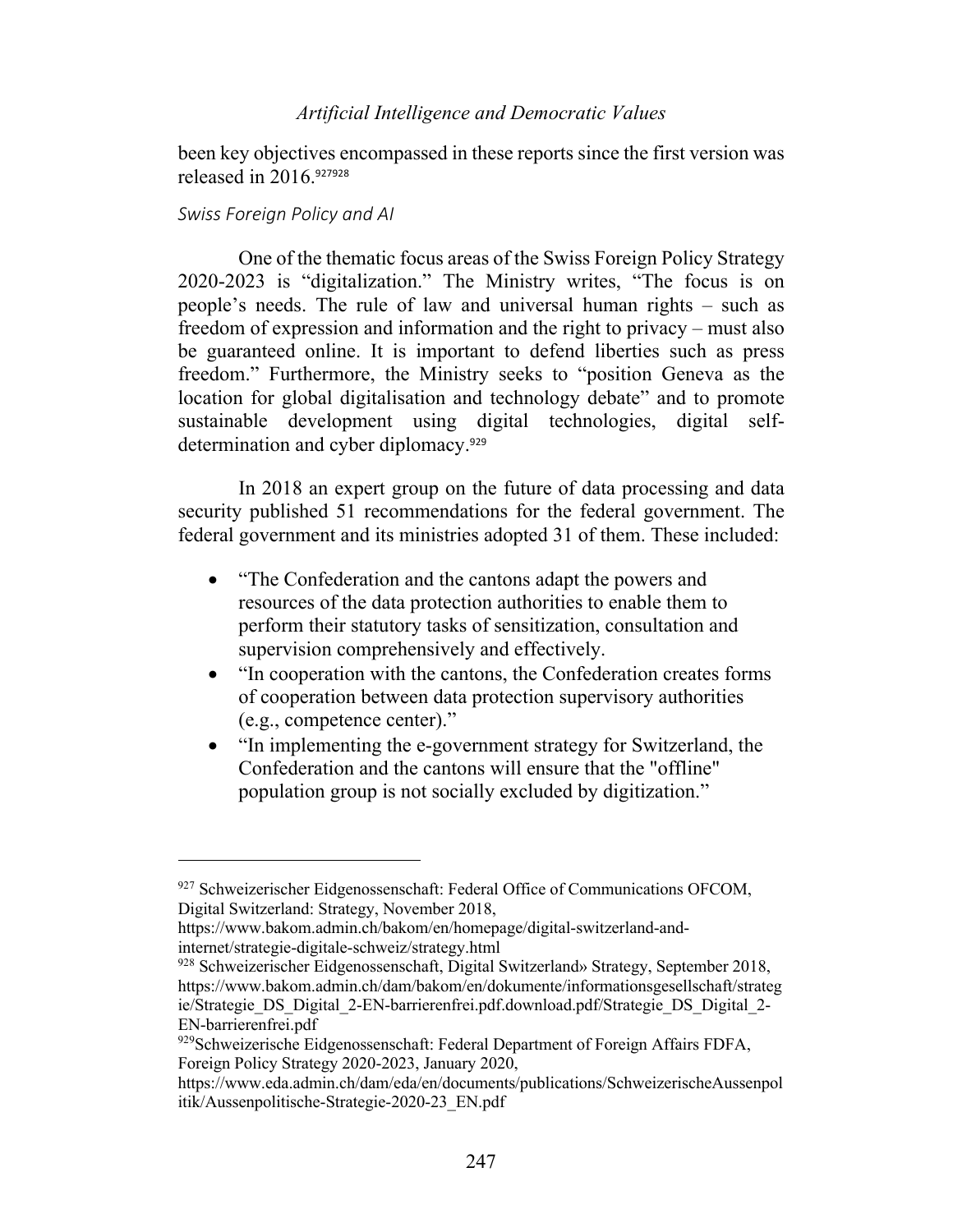- "The Confederation, cantons and municipalities promote open and participatory systems and processes (…) in order to achieve social goals such as digital transformation, resilience and sustainability more quickly."
- "The Confederation and the cantons ensure that students at upper secondary schools and all students develop the basic skills and competencies necessary for handling and shaping digital technologies and transformation."
- "The Confederation and the cantons are committed to ensuring that the protection of fundamental values, human rights and human dignity is also secured in the digital age and that informational self-determination is promoted."
- "The Confederation will ensure sufficient transparency, traceability, comprehensibility and accountability of digital processes and algorithms to create a trust-based digital economy and society."

Many of these recommendations coincide with ongoing activities. For example, an association of the cantonal data protection authorities is in place, the federal government is working with the cantons and universities to integrate digital skills and knowledge into their respective curriculums and the revision of the Data Protection Act which was approved by the Swiss parliament in 2020.<sup>930</sup> If it is not challenged in a referendum then it is set to come into force in 2021.<sup>931</sup> The revision improves transparency for citizens, gives the Swiss Federal Data Protection and Information Commissioner more competencies and resources and aligns Swiss data protection law with the European Data Protection Regulation. 932

<sup>930</sup> Schweizerischer Eidgenossenschaft: Eidgenössisches Department für Umwelt, Verkehr, Energie und Kommunikation UVEK, Bericht zu den Empfehlungen der

Experten- gruppe zur Zukunft der Datenbearbeitung und Datensicherheit: Kenntnisnahme und weiteres Vorgehen, October 2019,

https://www.bakom.admin.ch/dam/bakom/en/dokumente/informationsgesellschaft/datenp olitik/empfehlungen\_experten\_gruppe.pdf.download.pdf/Bericht%20zu%20den%20Emfe hlungen%20der%20Expertengruppe.pdf

<sup>&</sup>lt;sup>931</sup> Swiss IT Magazine, Entwurf zur Totalrevision des Datenschutzgesetzes angenommen (Sept. 28, 2020),

https://www.itmagazine.ch/artikel/73072/Entwurf\_zur\_Totalrevision\_des\_Datenschutzge setzes\_angenommen.html

<sup>932</sup> Schweizerischer Eidgenossenschaft: Eidgenössisches Justiz- und Polizeidepartment EJDP, Den Datenschutz verbessern und den Wirtschaftsstandort stärken (Sept. 2017), https://www.bj.admin.ch/ejpd/de/home/aktuell/news/2017/2017-09-150.html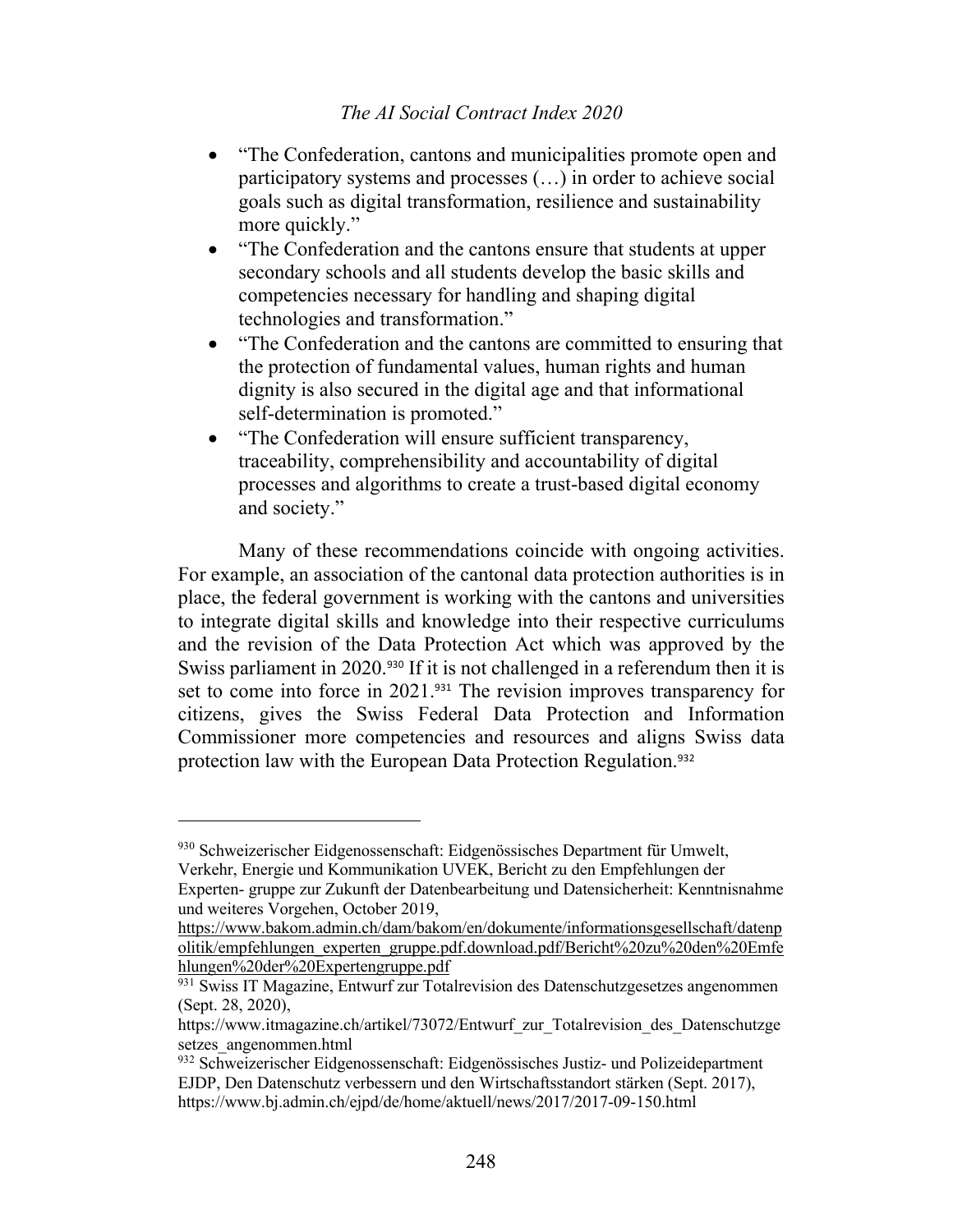### *Independent AI oversight*

The Federal Data Protection and Information Commissioner (FDPIC) is the "competent authority for data processing by federal bodies and private persons, including enterprises." Furthermore, data processing by cantonal or communal authorities is supervised by cantonal and communal data protection commissioners.<sup>933</sup> The revision of Swiss Data Protection Act ascribed more competencies and resources to the FDPIC which should allow for more comprehensive oversight over the regulation of the data protection laws. <sup>934</sup>

Further, in 2019 the Federal Council approved the proposal to establish a national human rights institution (NHRI). The NHRI is the result of a pilot project called the Swiss Centre of Expertise in Human Rights (SCHR). According to the Federal Council "The NHRI will be independent, include members from across society and receive an annual financial support from the Confederation."<sup>935</sup>

### *Public Participation*

Switzerland is a direct democracy which means that citizens have the right to decide on policy directly, either by referendums or citizeninitiated referendums.<sup>936937</sup> Further, policy revisions or proposals of importance go through a consultation procedure with relevant stakeholders

<sup>933</sup> Schweizerischer Eidgenossenschaft: Federal Data Protection and Information Commissioner, Data Protection – Switzerland,

https://www.edoeb.admin.ch/edoeb/en/home/the-fdpic/links/data-protection-- switzerland.html

<sup>934</sup> Schweizerischer Eidgenossenschaft: Eidgenössisches Justiz- und Polizeidepartment EJDP, *Den Datenschutz verbessern und den Wirtschaftsstandort stärken* (Sept. 2017), https://www.bj.admin.ch/ejpd/de/home/aktuell/news/2017/2017-09-150.html

<sup>&</sup>lt;sup>935</sup> The Federal Council, National human rights institution to be established in Switzerland (Dec. 13, 2019), https://www.admin.ch/gov/en/start/documentation/mediareleases.msg-id-77508.html

<sup>936</sup> Schweizerischer Eidgenossenschaft: Bundeskanzlei, *Referenden*,

https://www.bk.admin.ch/bk/de/home/politische-rechte/referenden.html

<sup>937</sup> Schweizerischer Eidgenossenschaft: Bundeskanzlei, *Volksinitiativen*,

https://www.bk.admin.ch/bk/de/home/politische-rechte/volksinitiativen.html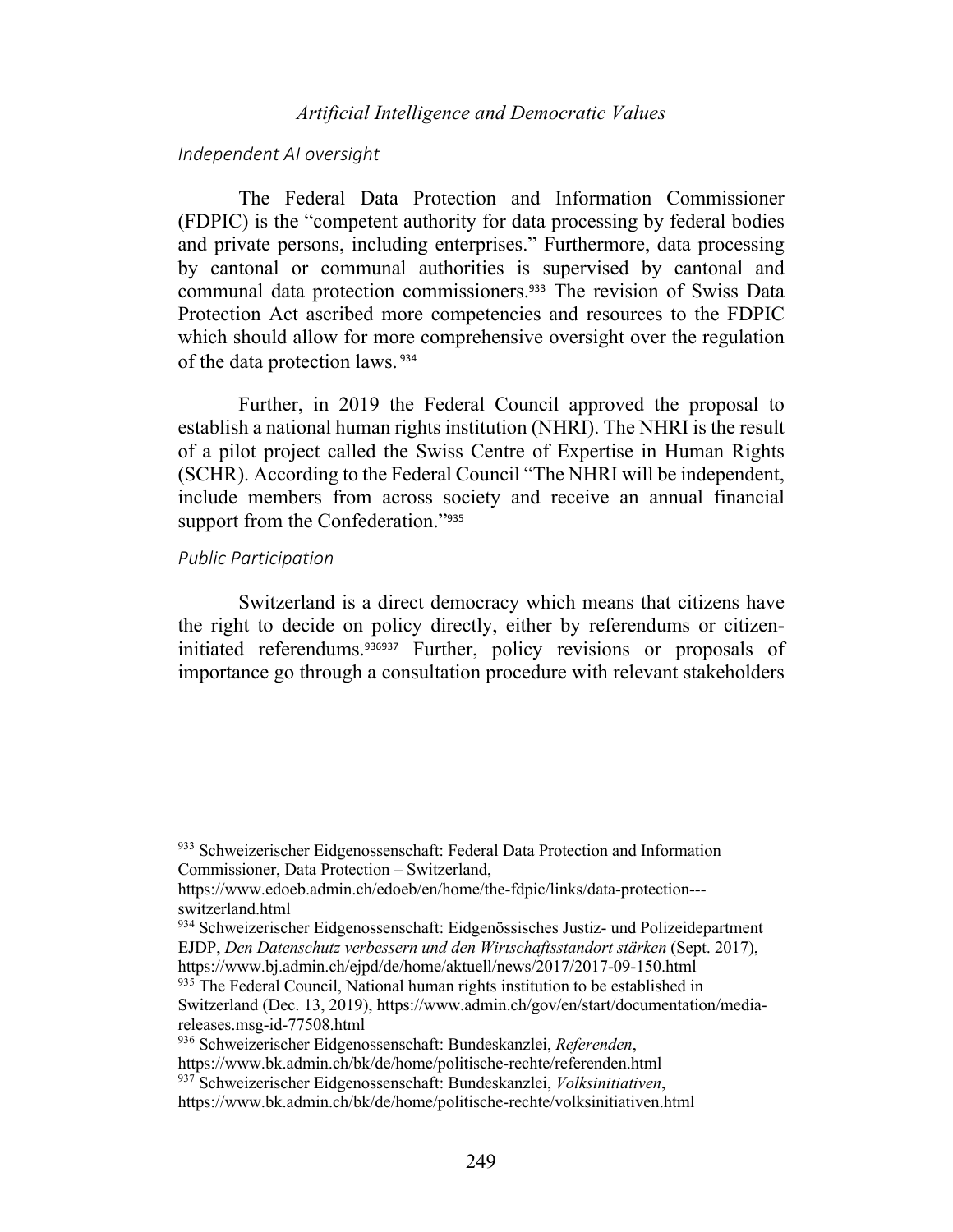to include their opinions and needs and therefore to minimize the chance of a referendum.<sup>938</sup>

Further specifically in technology policy, the website for the "Digital Switzerland" Strategy (www.digitaldialog.swiss) provides a summary of the Strategy and lists related initiatives and committees. Updates on how the Strategy is being implemented are also published on this website.<sup>939</sup> Through the digital dialogue website, organisations, companies, municipalities and cantons can propose measures for a Digital Switzerland in the action plan. You can directly upload a proposal on this website and it will be reviewed in the context of the "Digital Switzerland" action plan.<sup>940</sup>

In 2018, the Federal Council established the opendata.swiss website, "the Swiss public administration's central portal for open government data."<sup>941</sup> The website, managed by the Federal Statistical Office, "supports organisations in publishing their open data" and "continuously monitors the quality of the catalogue."

Finally, the "Plateforme Tripartite Suisse" is an information hub and platform to exchange dialogue. It was founded in light of the "World Summit on the Information Society" in 2003 to prepare for this conference. It now "serves as a national forum for the informal exchange of information and experience on WSIS implementation and follow-up activities. It is open to all interested representatives from the administration, the business sector, civil society and the internet community at the national level and meets on an ad-hoc basis."<sup>942</sup>

## *AI Events in Geneva*

Switzerland is a hub for international policy as many international organizations are based in Geneva. The United Nations hosted the first

<sup>938</sup> Schweizerischer Eidgenossenschaft: Der Bundesrat: Das Portal der Schweizer Regierung, Vernehmlassungen (July 2019),

https://www.admin.ch/gov/de/start/bundesrecht/vernehmlassungen.html

<sup>939</sup> Digital Switzerland Strategy, https://www.digitaldialog.swiss/en/

<sup>940</sup>Digital Switzerland Strategy, https://digitaldialog.typeform.com/to/ulwdzc

<sup>941</sup> opendata.swiss, *Portal,* https://opendata.swiss/en/about/

<sup>&</sup>lt;sup>942</sup> Schweizerischer Eidgenossenschaft : Federal Office of Communications OFCOM,

May 2007, https://www.bakom.admin.ch/bakom/en/homepage/ofcom/internationalactivities/un-world-summit-on-the-information-society/wsis.html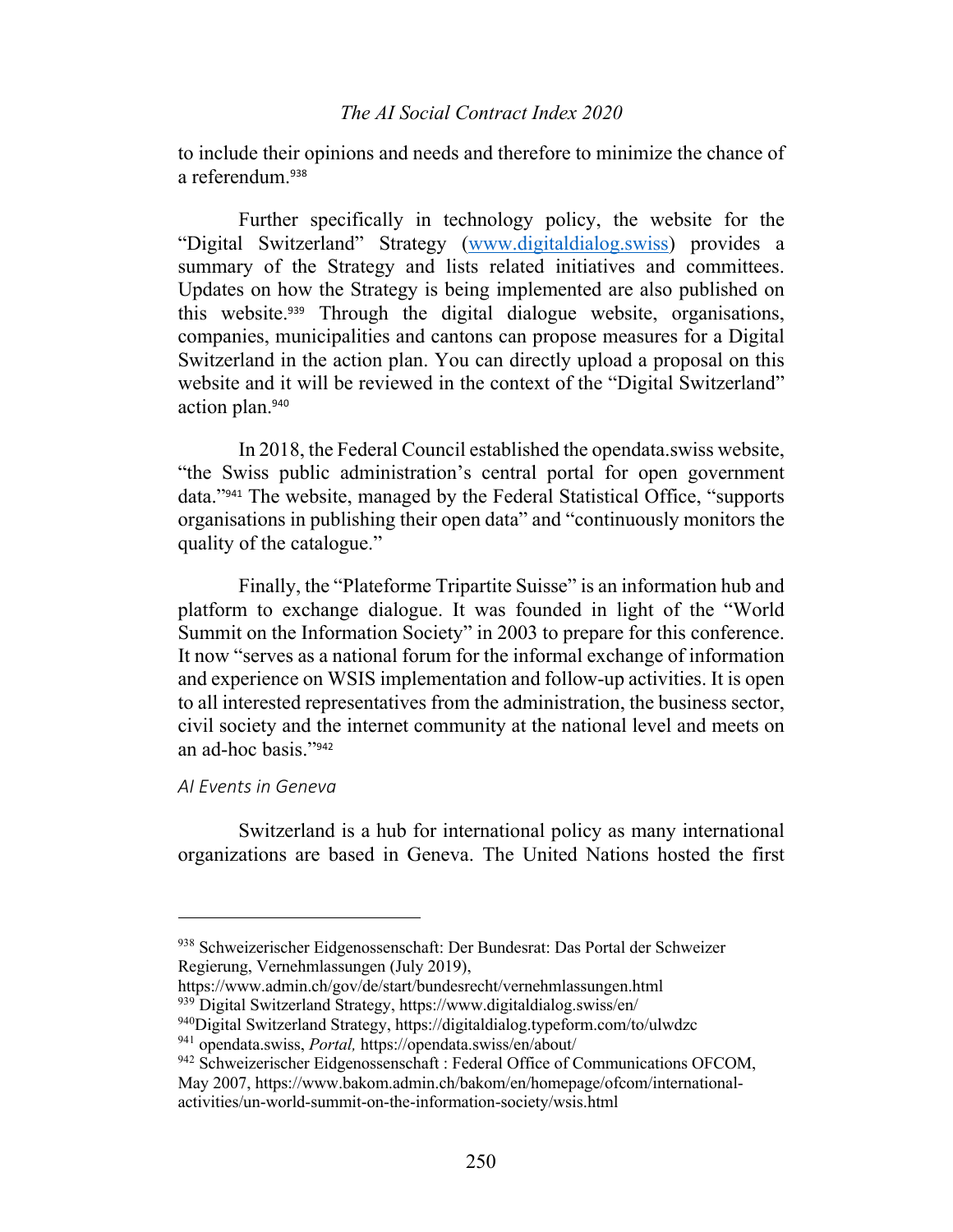annual AI for Good Global Summit in 2017.<sup>943</sup> Co-organized by ITU and the XPRIZE Foundation, the event convened 500 representatives of government, industry, academic and research institutes, United Nations agencies and civil society to "explore the potential of AI to accelerate progress in fields such as health, education, energy and the protection of our environment." The most recent AI for Good Summit was held online.

In October 2020, the Swiss Federal Institute of Technology (ETH) in Zürich launched the Center for AI. The research center comprises 29 professorships, a new executive director and a fellowship program.<sup>944</sup> The vision for this research center is to "lead the way towards trustworthy, accessible, and inclusive AI systems for the benefit of society." Among the key goals:

- To "contribute to international networks (Europe & beyond)"
- To "provide a stimulating, transdisciplinary, and inclusive environment"
- To "address ethical, societal, and policy implications"
- To "engage with the general public on AI topics<sup>945</sup>

## *AI and Criminal Justice*

According to AlgorithmWatch, the Swiss government is using AI in the penal system. The application helps to triage inmates, which is the first of several steps to develop the inmate's release plan. Further, the Federal government uses a system for automatic vehicle detection and traffic monitoring at state borders. Finally, the Federal Customs Administration uses a different system, like a data processing system, to help assess goods coming into the country. Some cantons use a police software to predict domestic burglaries. According to AlgorithmWatch, "it should be noted that the use of predictive policing in Switzerland is currently limited to a relatively small and clearly defined area of preventive police work."<sup>946</sup>

<sup>945</sup> ETH Zürich: ETH AI Center, *About Us*, https://ai.ethz.ch/about-us.html

<sup>946</sup> AlgorithmWatch, *Automating Society 2020*, (Oct.

<sup>943</sup> International Telecommunications Union, *Artificial Intelligence* https://www.itu.int/en/ITU-T/AI/Pages/201706-default.aspx

<sup>944</sup> ETH Zürich, *New Centre for AI research* (Oct. 20, 2020), https://ethz.ch/en/news-andevents/eth-news/news/2020/10/pr-new-centre-for-ai-research.html

<sup>2020),</sup> https://automatingsociety.algorithmwatch.org/report2020/switzerland/)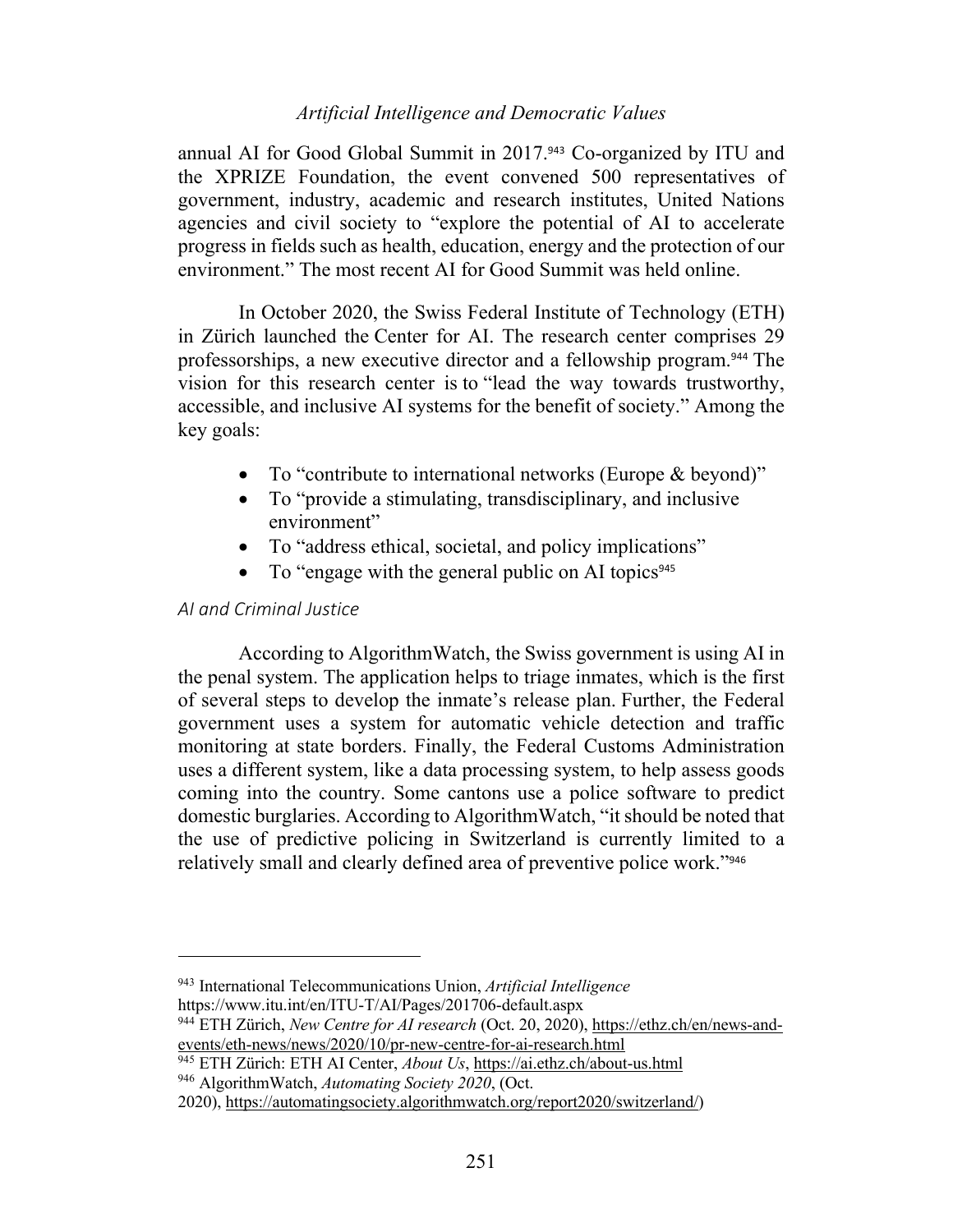#### *Algorithmic Transparency*

Switzerland is outside the European Union and is therefore not directly subject to the GDPR. The Federal Act on Data Protection (FADP) was revised as of September 2020 to comply with the modernized Council of Europe Convention 108. <sup>947</sup> Switzerland ratified the Council of Europe Convention in 2019.<sup>948</sup> Article  $9(1)(c)$  of the Convention gives every individual the right "to obtain, on request, knowledge of the reasoning underlying data processing where the results of such processing are applied to him or her."<sup>949</sup> The Swiss Data Protection Act establishes a Data Protection and Information Commissioner (FDPIC) with independent supervisory authorities. The Act creates obligations to undertake privacy impact assessments in certain circumstances. A key amendment increased transparency in data processing.<sup>950</sup>

Article 21 of the new FADP introduces the "Duty to inform in the case of an automated individual decision."<sup>951</sup> The FADP states that: (1) "The person responsible shall inform the person concerned of a decision that is based exclusively on automated processing that is associated with a legal consequence for them or significantly affects them (automated individual decision) and (2) "On request, it shall give the data subject the opportunity to state his or her position. The data subject may request that the automated individual decision be reviewed by a natural person."

Further, article  $25(g)$  establishes a data subject's right to algorithmic transparency in the case of an automated individual decision: "In any case, the following information will be communicated to the data subject: g. if

<sup>947</sup> Linklaters, *Data Protected – Switzerland* (Oct. 2020), https://www.linklaters.com/enus/insights/data-protected/data-protected---switzerland

<sup>948</sup> Council of Europe, https://www.coe.int/en/web/conventions/full-list/- /conventions/treaty/223/signatures

<sup>949</sup> Council of Europe, *128th Session of the Committee of Ministers* (May 17-18, 2018), https://search.coe.int/cm/Pages/result\_details.aspx?ObjectId=09000016807c65bf

<sup>950</sup> Lexology, *Revision of Swiss data protection act adopted* (Sept. 25, 2020), https://www.lexology.com/library/detail.aspx?g=ebc8ce19-0fee-457d-a94fa0625e4805b8

<sup>951</sup> Swiss Parliament, *Vorlage der Redaktionskommission für die Schlussabstimmung, Bundesgesetz über den Datenschutz (DSG)* (Sept. 25, 2020) ("Presentation by the editorial board for the final vote on the Data Protection Act") [DT]ra,

https://www.parlament.ch/centers/eparl/curia/2017/20170059/Schluzssabstimmungstext %203%20NS%20D.pdf